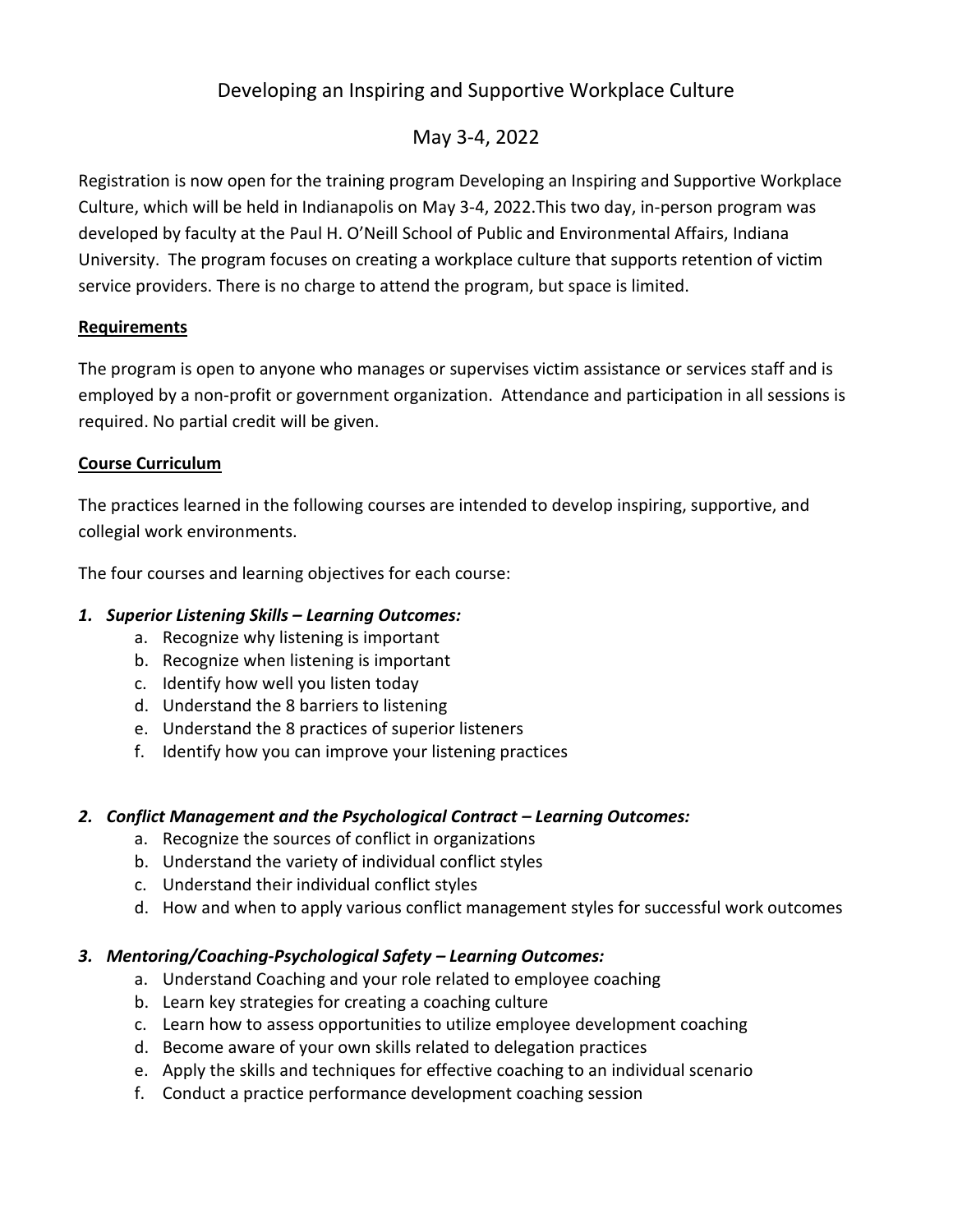#### *4. Recruitment, Onboarding and Talent Retention – Learning Outcomes:*

- a. Identify the organization's current recruitment processes, strengths and challenges
- b. Discover adjustments to enhance the current recruitment process
- c. Learn how to prepare and conduct a behavior based interview
- d. Review intentional processes to increase Talent Retention and review "Talent First" Organizations' best practices
- e. Identify how to align talent retention strategies to the organization's onboarding programs

Accommodations: The Training Project will provide a hotel room on Tuesday, May 3, 2022 for attendees traveling more than 50 miles in each direction. Qualified participants must indicate a need for a room on their application form.

#### **Application, Deadlines & Acceptance**

Applications may be submitted by email to [somalley@icadvinc.org](mailto:somalley@icadvinc.org) . You will be notified by email that your application has been received.

Only a limited number of attendees may be accepted for the course. If applications exceed the available slots, priority will be given to applicants based on their supervisory duties and whether their agency receives VOCA funding. The number of applications submitted by an organization may also be considered.

Applications will be accepted through Monday, **April 4, 2022**. Please direct any questions or concerns to Suzanne O'Malley at [somalley@icadvinc.org.](mailto:somalley@icadvinc.org)

 The Indiana Coalition Against Domestic Violence, in conjunction with the Indiana Criminal Justice Institute, implements the Indiana Victim Assistance Training Project. The Training Project's mission is to develop and provide a comprehensive, accessible, diverse and affordable training series that is available to all professionals who serve victims of crime in Indiana.

The Victim Assistance Training Project is supported under VOCA Grant No. 2018-V3-GX-0028 awarded to the Indiana Coalition Against Domestic Violence by the Office For Victims of Crime, Office of Justice Programs, U.S. Department of Justice. The opinions, findings, and conclusions or recommendations expressed are those of the contributors and do not necessarily represent the official position or policies of the U.S. Department of Justice.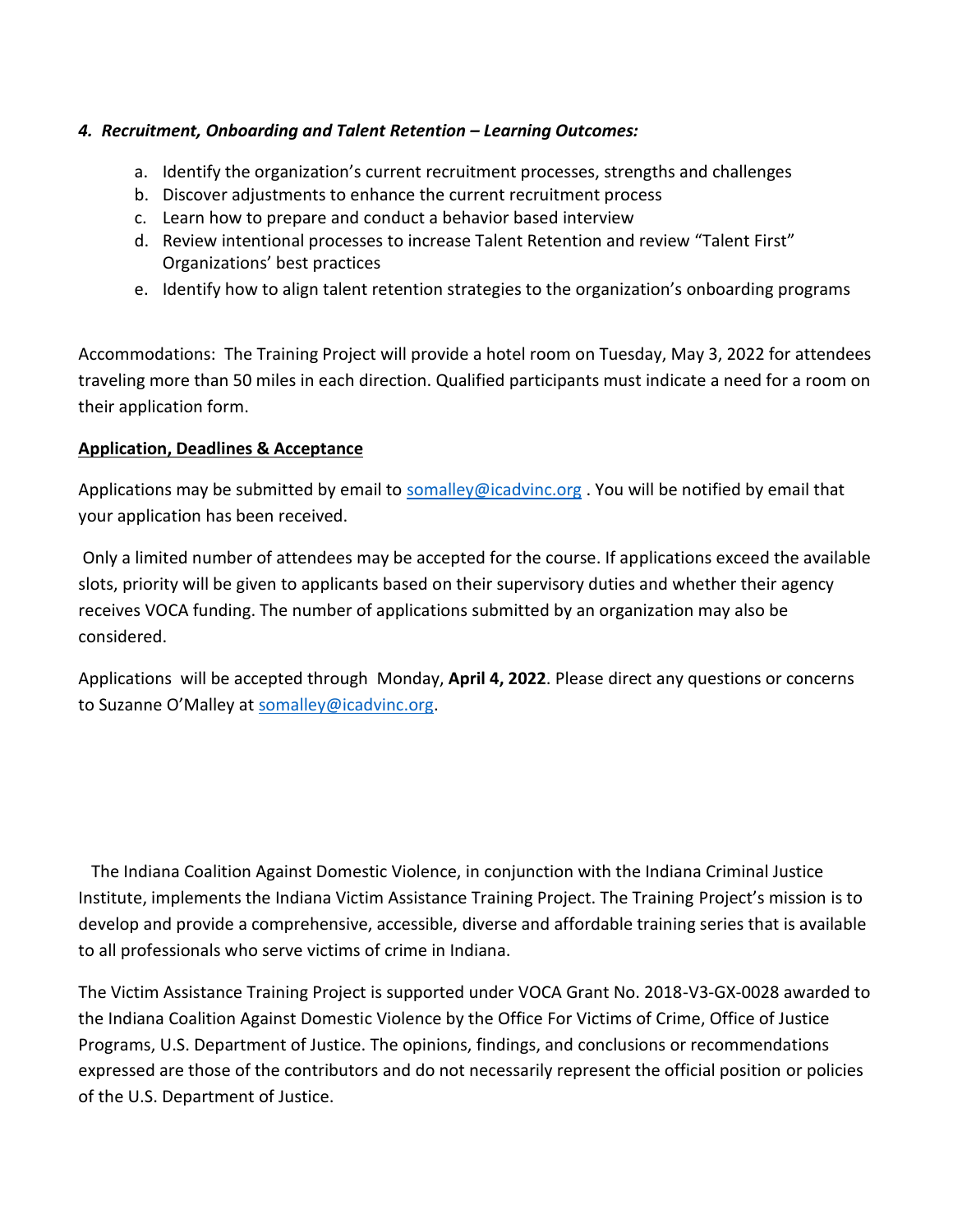# Application Developing an Inspiring and Supportive Workplace Culture

|                                 | Length of time in position: ___________________                                                 |
|---------------------------------|-------------------------------------------------------------------------------------------------|
|                                 |                                                                                                 |
|                                 |                                                                                                 |
|                                 |                                                                                                 |
|                                 | Will you be traveling more than 50 miles, each direction, to the workshop?_____                 |
|                                 | If yes, do you need a hotel room on May 3, 2022?                                                |
|                                 | Size of organization: _______________________________Number of persons you supervise __________ |
| Describe your supervisory role: |                                                                                                 |
|                                 | ,我们也不能在这里的时候,我们也不能在这里的时候,我们也不能会在这里的时候,我们也不能会在这里的时候,我们也不能会在这里的时候,我们也不能会在这里的时候,我们也                |
|                                 |                                                                                                 |
|                                 |                                                                                                 |
|                                 | List the county/counties that your organization serves:_________________________                |

Describe your organization by selecting from the following list:

- a. Domestic Violence Program
- b. Dual SA/ DV Program
- c. Sexual Assault Program
- d. Child Advocacy Center
- e. Mental Health organization
- f. Substance Abuse Provider
- g. Hospital/SART
- h. Law Enforcement Agency
- i. Prosecutor's Office
- j. Court
- k. State Agency
- l. County Agency
- m. Immigration Organization

\_\_\_\_\_\_\_\_\_\_\_\_\_\_\_\_\_\_\_\_\_\_

- n. Community-based
- o. Other